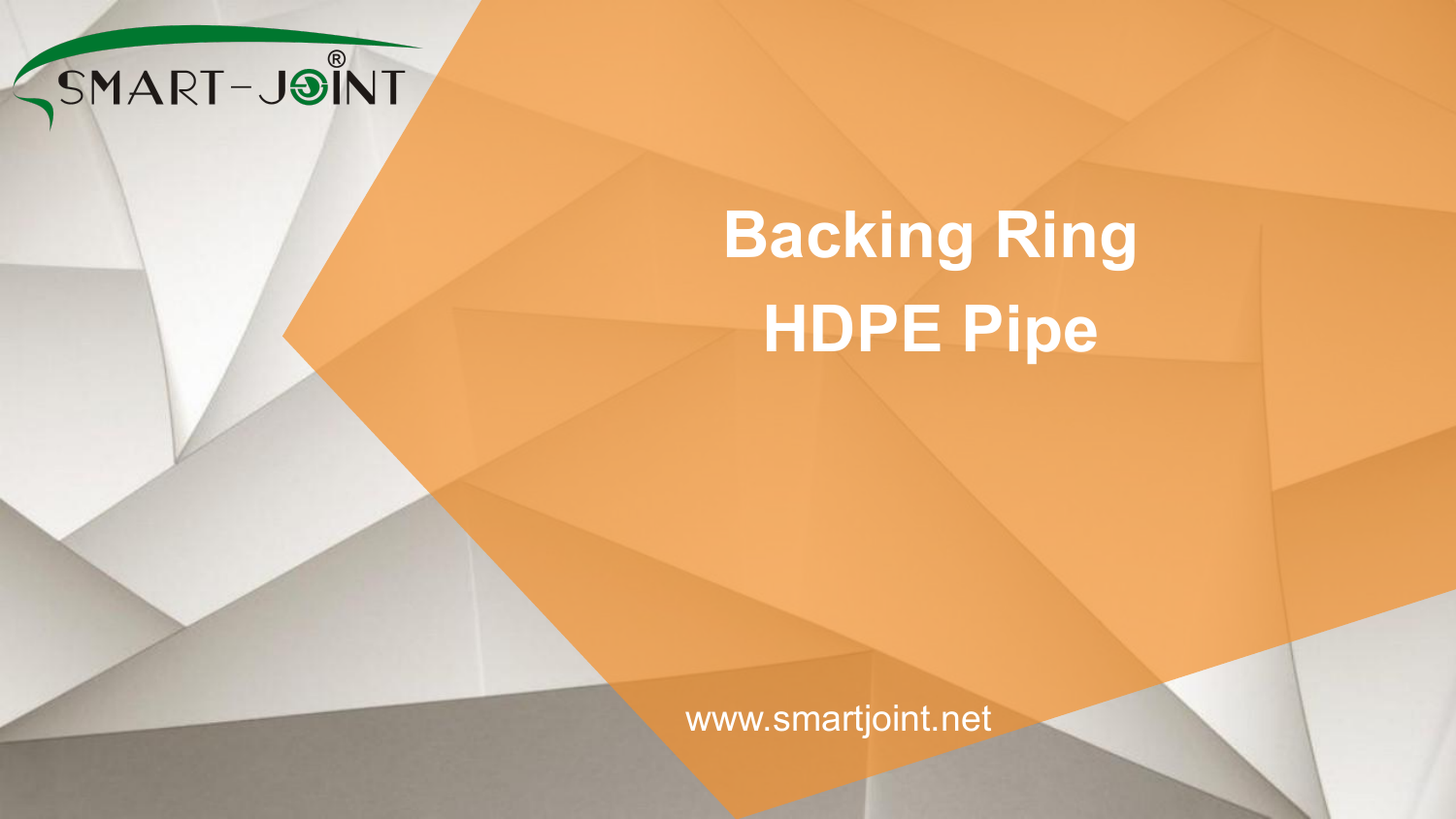### PP Coated Backing Ring ISO7005/EN1092

Material:PP(30% Glass Fiber Reinforced) With Steel Ring UV-resistant. Applicable for outside applications Standard:ISO7005,EN1092,BS 4504,DIN 2501





| <b>DN</b> | PE dn | PN   | $\mathsf D$ | K(PCD) | B(ID) | $\mathbf n$    | $\mathbf d$ | $\mathbf{h}$ |  |
|-----------|-------|------|-------------|--------|-------|----------------|-------------|--------------|--|
| 40        | 50    | pn16 | 150         | 110    | 62    | $\overline{4}$ | 18          | 18           |  |
| 50        | 63    | pn16 | 165         | 125    | 78    | $\overline{4}$ | 18          | 18           |  |
| 65        | 75    | pn16 | 185         | 145    | 92    | $\overline{4}$ | 18          | 18           |  |
| $65*$     | 75    | pn16 | 185         | 145    | 92    | $\bf 8$        | 18          | 18           |  |
| 80        | 90    | pn16 | 200         | 160    | 108   | $\,8\,$        | 18          | 20           |  |
| 100       | 110   | pn16 | 220         | 180    | 128   | $\, 8$         | 18          | 20           |  |
| $100*$    | 125   | pn16 | 220         | 180    | 135   | $\,8\,$        | 18          | 20           |  |
| 125       | 125   | pn16 | 250         | 210    | 135   | $\,8\,$        | 18          | 22           |  |
| $125*$    | 140   | pn16 | 250         | 210    | 158   | $\,8\,$        | 18          | 22           |  |
| 150       | 160   | pn16 | 285         | 240    | 178   | $\,8\,$        | 22          | 22           |  |
| $150*$    | 180   | pn16 | 285         | 240    | 188   | $\,8\,$        | 22          | 22           |  |
| 200       | 200   | pn16 | 340         | 295    | 235   | 12             | 22          | 24           |  |
| 200*      | 225   | pn16 | 340         | 295    | 238   | 12             | 22          | 24           |  |
| 250       | 250   | pn16 | 405         | 355    | 288   | 12             | 26          | 26           |  |
| 250*      | 280   | pn16 | 405         | 355    | 294   | 12             | 26          | 26           |  |
| 300       | 315   | pn16 | 460         | 410    | 338   | 12             | 26          | 28           |  |
| 350       | 355   | pn16 | 520         | 470    | 376   | 16             | 26          | 30           |  |
| 400       | 400   | pn16 | 580         | 525    | 430   | 16             | 30          | 32           |  |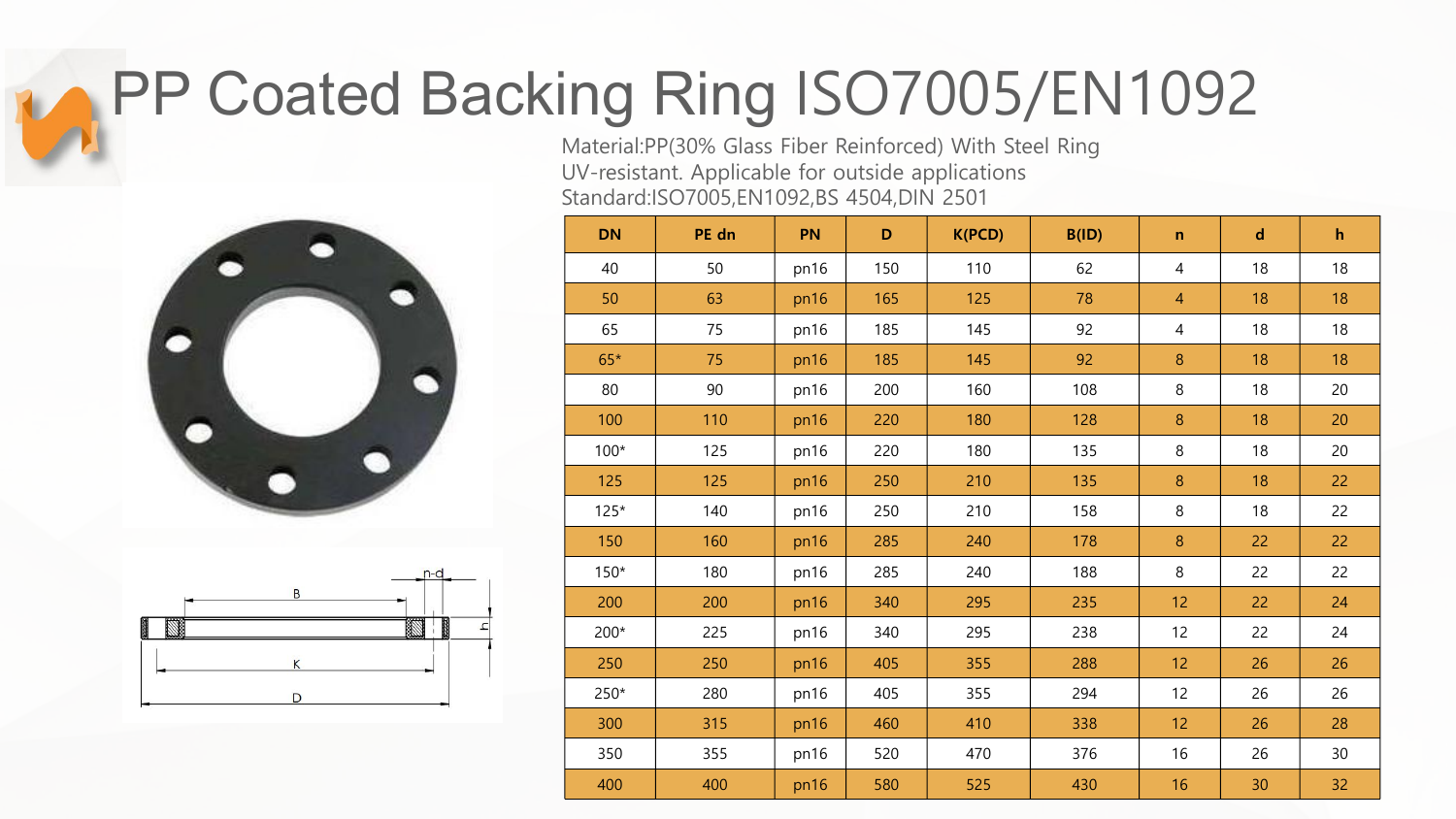### PP Coated Backing Ring ISO7005/EN1092



Material:PP(30% Glass Fiber Reinforced) With Steel Ring UV-resistant. Applicable for outside applications Standard:ISO 7005,EN1092,BS 4504,DIN 2501 Unit: mm

| <b>DN</b> | PE dn | <b>PN</b> | D   | K(PCD) | B(ID) | $\mathbf n$ | $\mathbf d$ | $\mathsf{h}$ |
|-----------|-------|-----------|-----|--------|-------|-------------|-------------|--------------|
| 200       | 200   | pn10      | 340 | 295    | 235   | 8           | 22          | 24           |
| $200*$    | 225   | pn10      | 340 | 295    | 238   | 8           | 22          | 24           |
| 250       | 250   | pn10      | 395 | 350    | 288   | 12          | 22          | 26           |
| $250*$    | 280   | pn10      | 395 | 350    | 294   | 12          | 22          | 26           |
| 300       | 315   | pn10      | 445 | 400    | 338   | 12          | 22          | 26           |
| 350       | 355   | pn10      | 510 | 460    | 376   | 16          | 22          | 28           |
| 400       | 400   | pn10      | 570 | 515    | 430   | 16          | 26          | 30           |
| 400       | 450   | pn10      | 620 | 565    | 517   | 20          | 26          | 32           |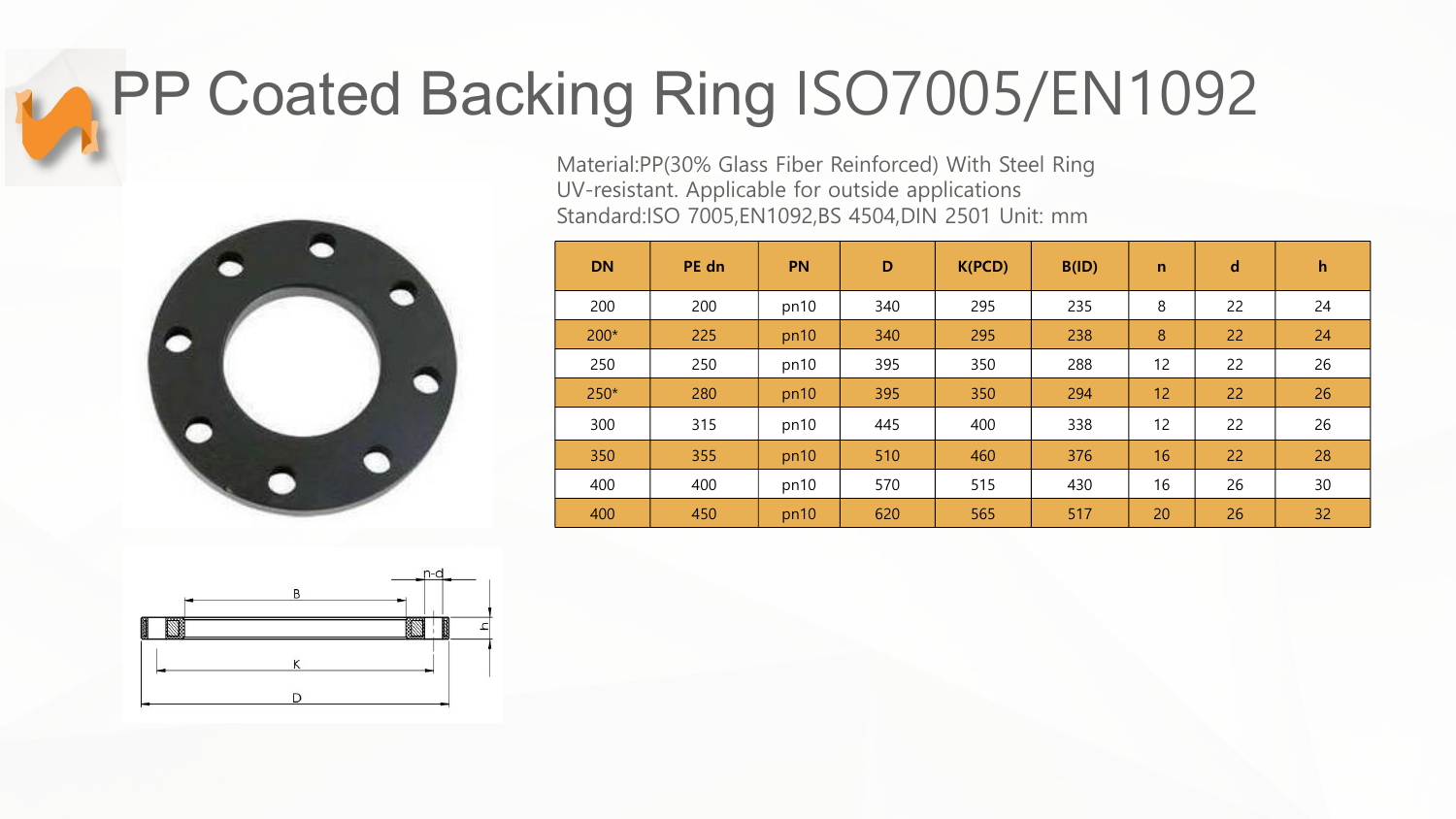## PP Fiber Backing Ring ISO7005/EN1092





It's a new corrision-free, full plastic, fiber reinforced PP , light weight, reliable, and with long life span. Aim to replace galvanised steel backing ring and the price will be cheaper.

Standard:ISO 7005,EN1092,BS 4504,DIN 2501 Unit: mm

90mm sample available now.

| $\mathbf d$ | <b>DN</b> | <b>PN</b> | <b>OD</b> | <b>PCD</b> | ID  | <b>Bol</b><br>t<br>No. | <b>Bolt</b><br><b>Hole</b><br>Dia | <b>Thickn</b><br>ess | <b>SC</b> | kg   |
|-------------|-----------|-----------|-----------|------------|-----|------------------------|-----------------------------------|----------------------|-----------|------|
| 63          | 50        | 16        | 165       | 125        | 78  | $\overline{4}$         | 18                                | 24                   | M16       | 0.38 |
| 75          | 65        | 16        | 185       | 145        | 92  | $\overline{4}$         | 18                                | 26                   | M16       | 0.52 |
| 90          | 80        | 16        | 200       | 160        | 108 | 8                      | 18                                | 27                   | M16       | 0.57 |
| 110         | 100       | 16        | 220       | 180        | 128 | 8                      | 18                                | 28                   | M16       | 0.67 |
| 125         | 100       | 16        | 220       | 180        | 135 | 8                      | 18                                | 28                   | M16       | 0.63 |
| 140         | 125       | 16        | 250       | 210        | 158 | 8                      | 18                                | 30                   | M16       | 0.86 |
| 160         | 150       | 16        | 285       | 241        | 178 | 8                      | 22                                | 32                   | M20       | 1.2  |
| 180         | 150       | 16        | 285       | 240        | 188 | 8                      | 22                                | 32                   | M20       | 1.1  |
| 200         | 200       | 16        | 340       | 296.5      | 235 | 8                      | 22                                | 34                   | M20       | 1.59 |
| 225         | 200       | 16        | 340       | 296.5      | 238 | 8                      | 22                                | 34                   | M20       | 1.55 |
| 250         | 250       | 16        | 395       | 350        | 288 | 12                     | 22                                | 38                   | M20       | 2.13 |
| 280         | 250       | 16        | 395       | 350        | 294 | 12                     | 22                                | 38                   | M20       | 2.02 |
| 315         | 300       | 16        | 445       | 400        | 338 | 12                     | 22                                | 42                   | M20       | 2.74 |